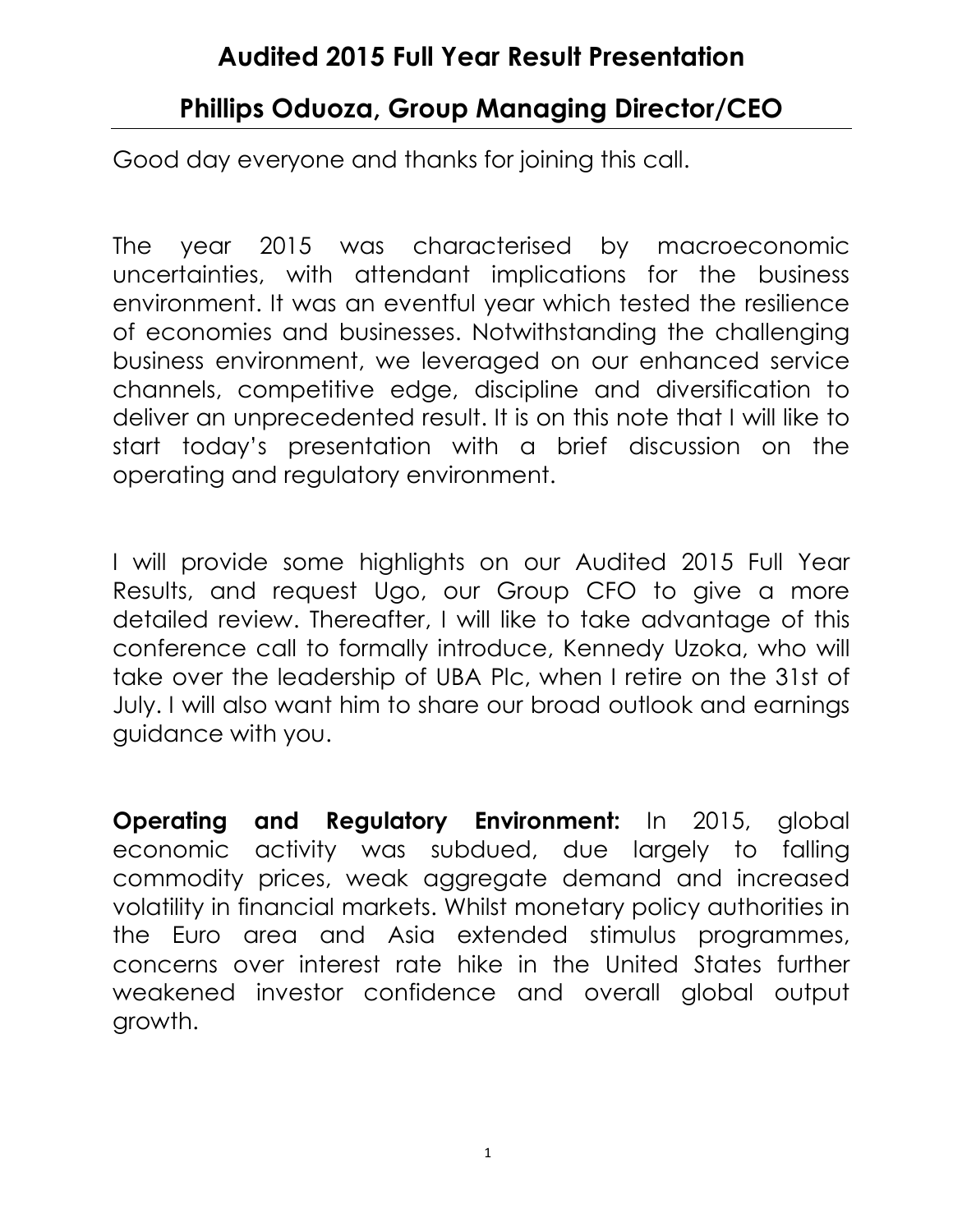Notwithstanding the fragile recovery in the developed economies, like the U.S., France and Japan, concerns over the slowdown of Chinese economy dominated the global investor sentiment. More so, major emerging economies like Brazil and Russia fell into recession.

Our Sub-Sahara African economy had its fair share of the weak global output, as Africa grew barely 3.8% in 2015; the lowest GDP growth in the past half-decade. The prices of major commodities were stressed; crude oil, coffee, copper, gold and coal plunged 35%, 28%, 24%, 14% and 10% respectively. Whilst cocoa price firmed, gaining 10% in the year, adverse weather affected harvest, leading to low output. Given the sharp fall in commodity prices, reversal of foreign capital flows, and a host of macroeconomic uncertainties, local currencies of African countries came under pressure.

Notwithstanding the support of the Central Bank, Naira weakened 9% against the U.S. Dollar, The Zambian Kwacha, Mozambique Metical, Ghanaian Cedi and Kenyan Shilling depreciated 72%, 47%, 18% and 13% respectively against the US Dollar. The scarce foreign currency in most African markets weakened trade flows and triggered inflationary pressures.

Given weak economic activities and rising unemployment, monetary policy authorities had sentiment for lower interest rate to stimulate output growth. However, local currency volatilities and inflationary pressures were major concerns reinforcing the need to maintain tight monetary policy measures. The Monetary Policy Committees in Uganda, Ghana, Kenya, and Mozambique hiked policy interest rates by 600bps, 500bps, 300bps and 225bps respectively in 2015, as measures to tame inflation and stem exchange rate pressures. Contrarily, the monetary policy authority in Nigeria prioritised growth and reduced the policy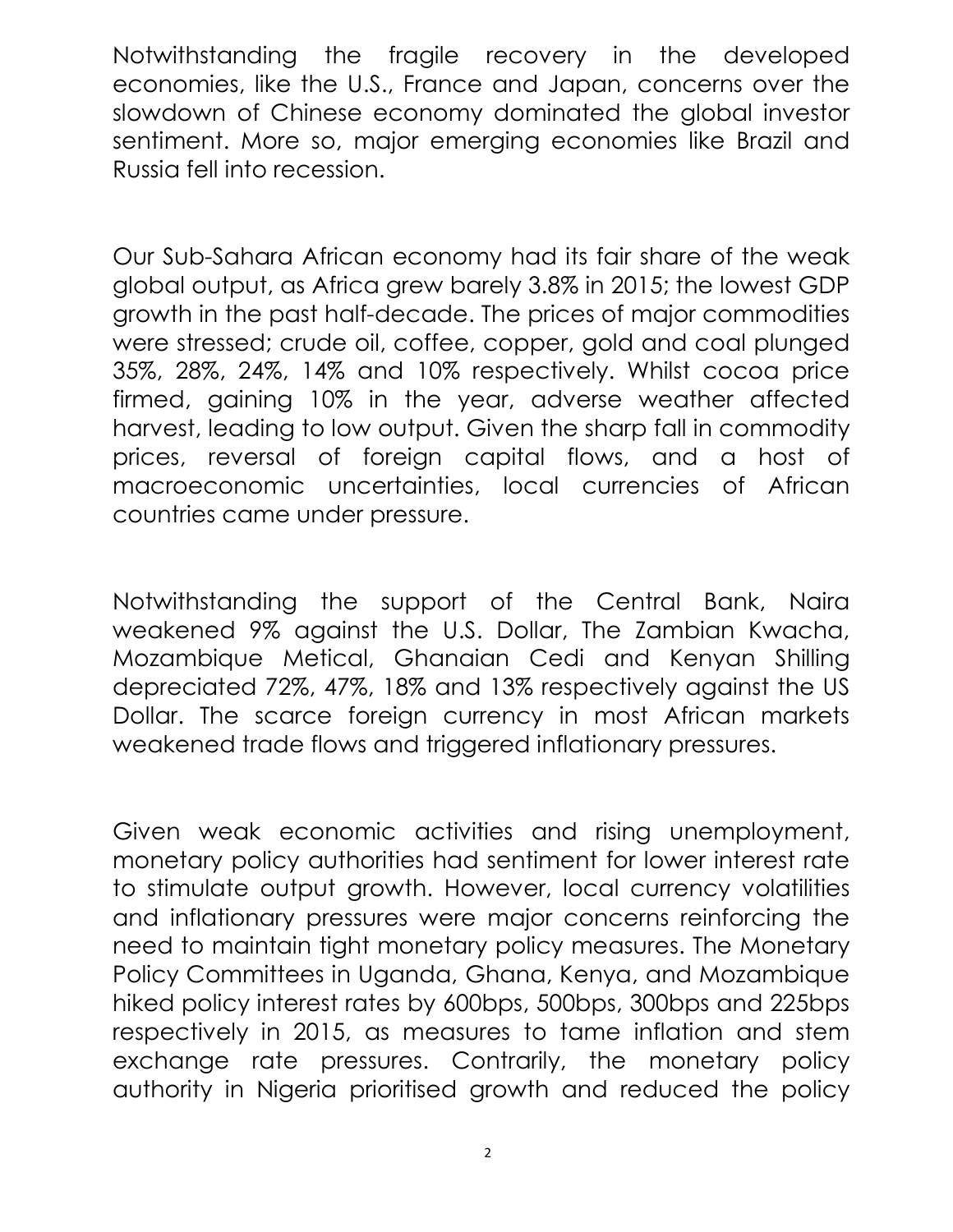rate by 200bps to 11% in November 2015. In addition, the cash reserve requirement of banks was reduced from 30% to 20%; first from 30% to 25% in September 2015 and later to 20% in November 2015. These measures were aimed at providing liquidity to banks, with expectation of stimulating credit to the real sector of the Nigerian economy.

Given the macroeconomic developments, Central Banks increased oversight on commercial banks with strict regulatory measures. In Nigeria, the weak liquidity in the foreign currency market and regulations on trading activities have restrained potential fees and trading income opportunities. The implementation of the treasury single account reduced the deposit base of the banking industry and the conversion of State Government loans into long term FGN bonds also increased the duration of banks' portfolio of asset.

However, the recent introduction of an account maintenance charge of 0.1% compensated banks for loss of commission on turnover (COT), which is no longer chargeable on current accounts with effect from January 1, 2016. In addition, the 200bps reduction in the Monetary Policy Rate has moderated deposit rate on savings account by 60bps to 3.3%, being 30% of MPR, in line with extant regulation.

It is important to mention that Africa's democracy has come of age. There were peaceful elections in a number of African countries, particularly countries where UBA has footprints. The general elections were affirmed free and fair in Tanzania, Cote D'Ivoire and particularly Nigeria, where there was a seamless transition of power. Across Africa, there is a consensus on increasing democratization, and the rising demand of electorates for good governance and infrastructural development. We believe this is positive for the business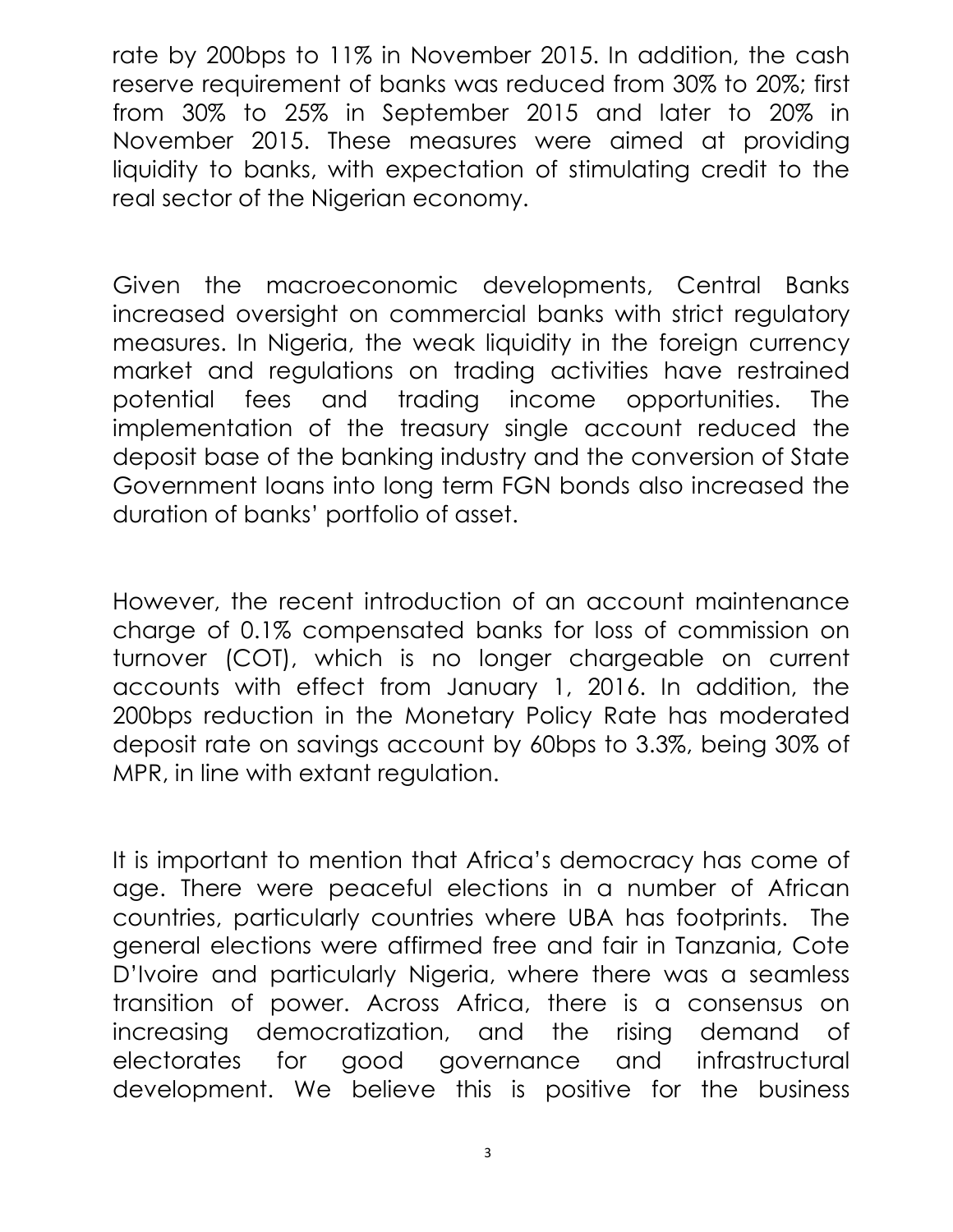environment and will help to ease the cost of doing business in Africa over the medium term.

#### Let me quickly give highlights on the 2015FY Audited results.

Notwithstanding the challenging business environment, we delivered unprecedented results and our performance is beginning to reflect the hard work and discipline of our Board, Management and Staff in creating superior value for all stakeholders.

We recorded an impressive 10% growth in gross earnings, as the strong growth in interest income fully compensated for the relatively weak fees and trading income streams. We improved the yield on our assets through a number of balance sheet optimization initiatives; an effort which enhanced our net interest margin. Our focus on customer service proved efficient. We achieved significant growth in transaction banking volumes, as we leveraged on enhanced service channels to deepen our share of customers' wallet.

I am pleased with our cost profile in the year, with operating expenses growing below inflation rate in our target markets. We rigorously identified and eliminated fat in our system, with the commitment to preserve earnings growth for our shareholders. Overall, we delivered a 22% YoY growth in profit before tax to N68.5 billion and a 25% YoY growth in profit after tax to <del>N</del>60 billion. This performance translates to a 20% return on average equity, which is broadly in line with our base case guidance to the market. We maintained our prudence in risk asset creation and sustained our asset quality metrics, with NPL ratio stabilizing at 1.7% despite macroeconomic pressures.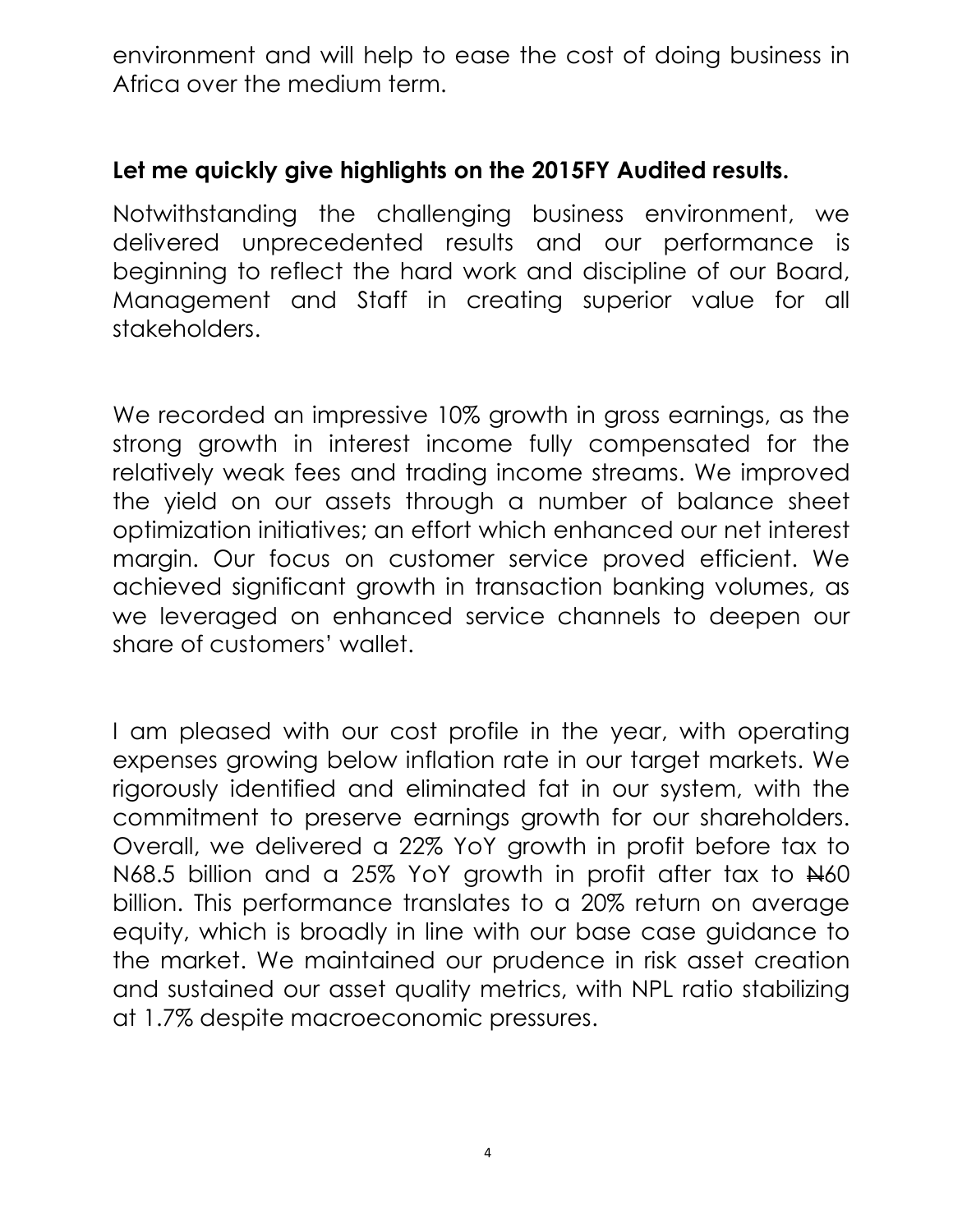We gained further traction across our business in Africa (ex-Nigeria), with both operational and structural efficiency gains. It is noteworthy that we grew both deposits and loans in double digits across most of our subsidiaries in Africa, as we expand the scale and scope of our operations and gained market share. I am particularly impressed with the profitability of some African countries like Congo Brazzaville, Guinea and Senegal, where we recorded strong double digit growth in profits.

Overall, the African business contributed 24% of our profit for the year, with an even stronger outlook. For us, this is the time to harvest our painstaking investment across our African network, as we extract further synergy and diversification benefits from our Pan-African platform.

### At this time, I will like to call on our Group CFO, Ugo to review the results in more details.

Thank you very much Ugo for the review. As I noted earlier, please permit me to formally introduce Kennedy Uzoka, our Group CEO-designate, who will lead UBA Plc through the next phase of its growth, with effect from August 1, 2016 after I retire on 31st of July. I believe a number of you will be familiar with Kennedy, who has overseen a number of transformational programmes in UBA Plc in the last decade.

He is currently the DMD of the Group and also the CEO of our Africa business. Kennedy's appointment is an attestation of the efficacy of our succession planning and I am confident on his ability to consolidate on the strong foundations we have jointly built over the past six years of my leadership. Kennedy, please share with investors and analysts our outlook for the 2016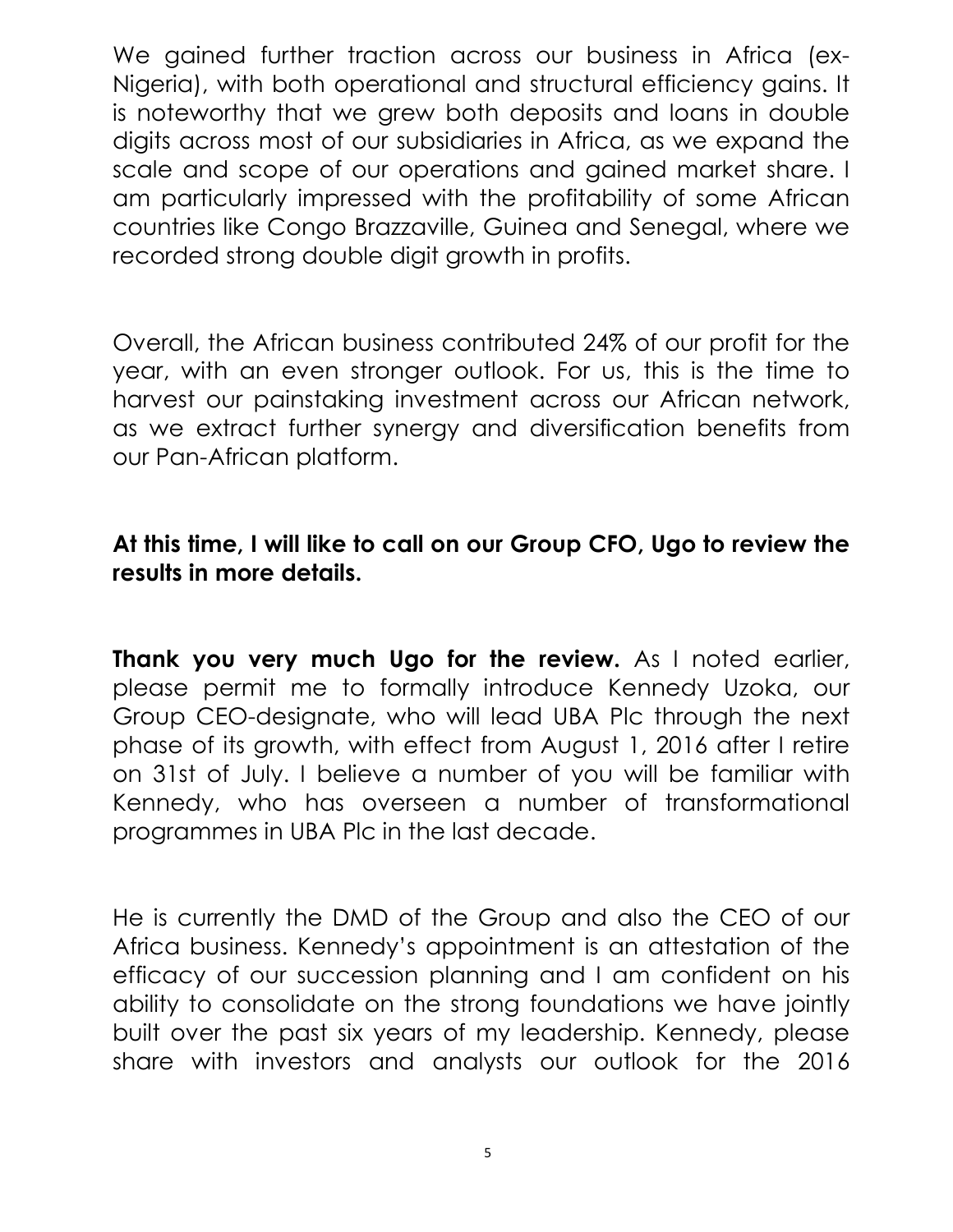financial year and kindly provide earnings guidance along key metrics.

#### Questions and Answer session

Kennedy, thanks for the concise guidance. At this time, we will like to take questions and feedback. Rasaq, please coordinate the Q&A session.

### Closing Remarks

Once again, thank you everyone for your participation on this conference call. We duly appreciate your time and interest in our Bank. More importantly, we appreciate the questions and feedback, which are always very useful input into our strategic planning and execution.

Let me leave you with some take aways:

- o We duly acknowledge the challenging operating environment but we are cautiously optimistic that the current challenges will open up new opportunities in the near and medium term, and we are appropriately positioned to take full advantage of emerging opportunities.
- o Our customer-centric approach will deepen our share of customers' wallet across all business lines and strengthen our earnings capabilities.
- o We will remain prudent and responsible in growing our risk assets, as we remain committed to the quality of our balance sheet and overall health of the Bank. We will continue to balance our growth appetite with the need to maintain a quality portfolio of assets.